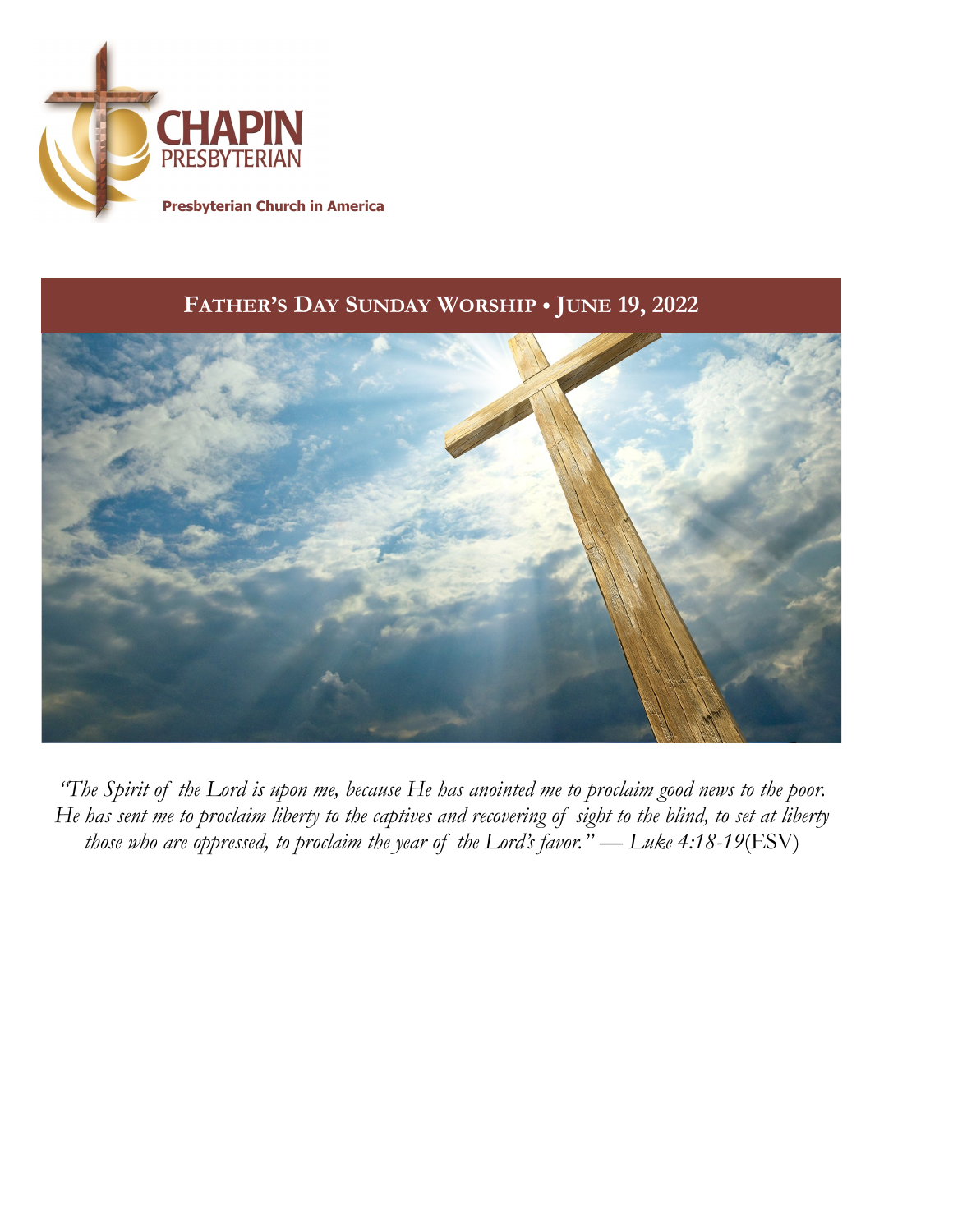## **COME LET US WORSHIP AND BOW DOWN… —PSALM 95:6**

# **FATHER'S DAY SUNDAY WORSHIP**

| Prelude                            | Doors to the auditorium will be closed during the prelude.                     | Jon Barker                |
|------------------------------------|--------------------------------------------------------------------------------|---------------------------|
| <b>Welcome and Call to Worship</b> | 1 John 3:1-3                                                                   | Andy Steele               |
| <b>Prayer of Invocation</b>        |                                                                                |                           |
| *Hymn of Praise                    | Bless The Lord (10,000 Reasons)                                                |                           |
| <b>Children's Sermon</b>           | 1 John 3:1                                                                     | Rev. Scott Dinkins        |
| *Hymn of the Gospel                | <b>Oh The Deep Deep Love</b>                                                   |                           |
| <b>Offertory Prayer</b>            | You may also give online at chapinpres.com or by texting "ChapinPres" to 73256 | <b>Rev.</b> Scott Dinkins |
| <b>Offertory</b>                   |                                                                                | Jon Barker                |
| *Doxology                          | <b>New Doxology</b>                                                            |                           |
| Sermon                             | <b>Last Preparations</b><br>John 16:16-33                                      | Rev. Scott Dinkins        |
| *Closing Hymn                      | He Will Hold Me Fast                                                           |                           |
| <b>Benediction</b>                 |                                                                                |                           |
| Postlude                           |                                                                                |                           |

**\*Congregation stands**

Immediately after the service, we invite you to come forward with any prayer needs for yourself, family member or friend. The pastor and elders will be up front to pray with you.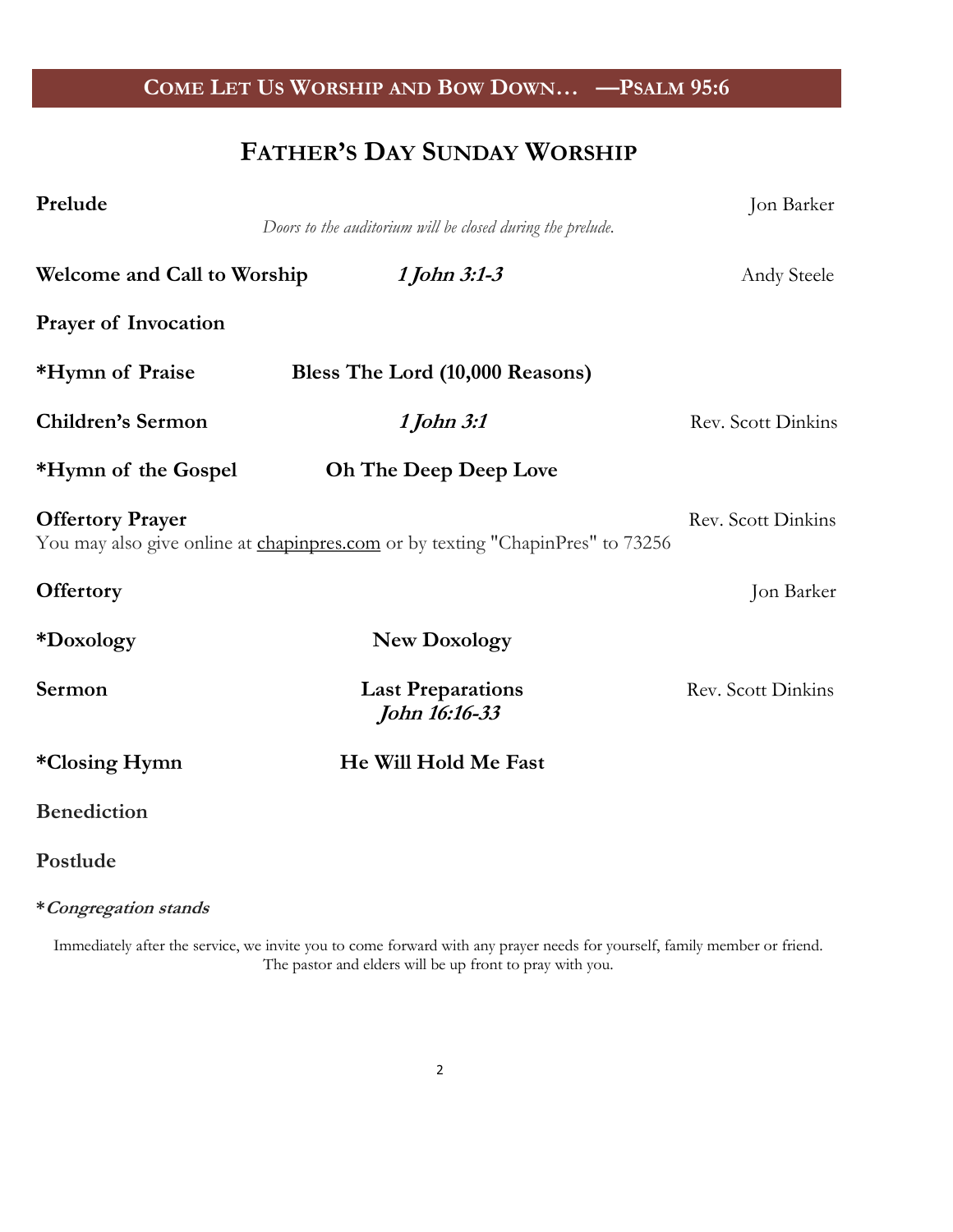### **ADULT SUNDAY SCHOOL CLASS**

Pastor Scott Dinkins is leading an adult Sunday school class through August 14. The class is learning about the Westminster Confession of Faith and meets in the Family Center.

### **UPCOMING GRAVITY EVENT**

Save the date for the next Gravity Fun Fellowship on July 17 from 4:45-6:45 p.m. at the home of Larry and Debbie Doster.

### **NO REFORMED OR GRAVITY TONIGHT**

ReFormed (7th-12th grade) and Gravity (5th-6th grade) will not meet tonight.

### **CHILDREN'S BULLETIN AVAILABLE**

Did you know that each week there is a children's bulletin in the lobby for children to take into the worship service? The bulletin coincides with Pastor Dinkins' sermon for that Sunday morning and has some fun activities to help keep the kids engaged during the service. Be sure to check them out!

### **WOMEN'S MINISTRY SUMMER BIBLE STUDY**

The women's ministry is studying Titus 2 this summer on Wednesday mornings (June 22, 29 and July 6, 20, 27) from 9:30 to 11 a.m.. Must register for childcare (sign up at Women's Ministry table).

### **VBS VOLUNTEER SNACKS**

We are looking forward to a week (July 11-14) of VBS fun and excitement from as we share the love of Jesus with children from our church and community. Over 60 volunteers are needed each day for the week to flow smoothly. To help our volunteers feel loved, we'd like to offer an assortment of snacks and goodies for their break time throughout the week. Use this link to sign up: [bit.ly/snacksVBS](https://bit.ly/snacksVBS)